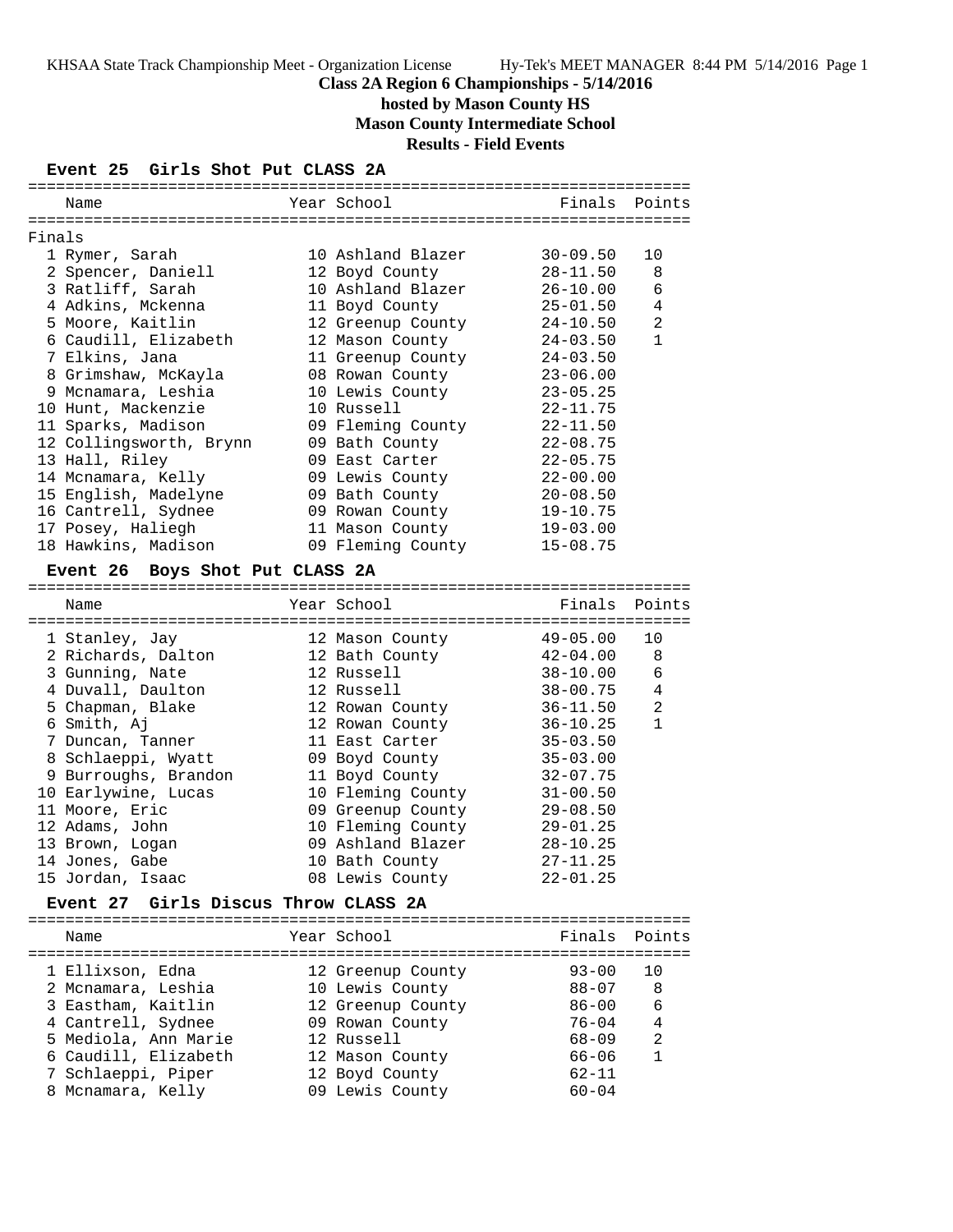## **Class 2A Region 6 Championships - 5/14/2016**

# **hosted by Mason County HS**

**Mason County Intermediate School**

**Results - Field Events**

#### **....Event 27 Girls Discus Throw CLASS 2A**

| 9 Collingsworth, Brynn | 09 Bath County    | $59 - 11$ |
|------------------------|-------------------|-----------|
| 10 Wilson, Starla      | 10 Rowan County   | $59 - 03$ |
| 11 Adkins, Mckenna     | 11 Boyd County    | $57 - 09$ |
| 12 Ratliff, Sarah      | 10 Ashland Blazer | $57 - 07$ |
| 13 Dearfield, Kayla    | 08 East Carter    | $50 - 00$ |
| 14 Dodge, Katie        | 09 Mason County   | $46 - 02$ |
| 15 Rogers, Julia       | 10 East Carter    | $45 - 05$ |
| -- English, Madelyne   | 09 Bath County    | FOUL      |

#### **Event 28 Boys Discus Throw CLASS 2A**

=======================================================================

| Name                 | Year School       | Finals     | Points |
|----------------------|-------------------|------------|--------|
| 1 Stanley, Jay       | 12 Mason County   | $144 - 11$ | 10     |
| 2 Chapman, Blake     | 12 Rowan County   | $119 - 03$ | 8      |
| 3 Perry, Kayne       | 12 Rowan County   | $115 - 04$ | 6      |
| 4 Burroughs, Brandon | 11 Boyd County    | $114 - 02$ | 4      |
| 5 Richards, Dalton   | 12 Bath County    | 108-00     | 2      |
| 6 Duvall, Daulton    | 12 Russell        | $104 - 08$ | 1      |
| 7 Duncan, Tanner     | 11 East Carter    | $92 - 10$  |        |
| 8 Pierce, Jacob      | 11 Russell        | $91 - 10$  |        |
| 9 Schlaeppi, Wyatt   | 09 Boyd County    | $79 - 07$  |        |
| 10 Harmon, Justin    | 12 Bath County    | $77 - 04$  |        |
| 11 Heath, Marshall   | 12 Ashland Blazer | $76 - 11$  |        |
| 12 Brown, Logan      | 09 Ashland Blazer | $72 - 08$  |        |
| 13 Adams, John       | 10 Fleming County | $70 - 08$  |        |
| 14 Earlywine, Lucas  | 10 Fleming County | $69 - 05$  |        |
| 15 Jordan, Isaac     | 08 Lewis County   | $39 - 05$  |        |
|                      |                   |            |        |

#### **Event 29 Girls Long Jump CLASS 2A**

======================================================================= Year School Finals Points ======================================================================= 1 Chapman, Hathlyn 10 Rowan County 17-03.75 10 2 Scilley, Marissa 10 Mason County 15-03.25 8 3 Spencer, Daniell 12 Boyd County 14-04.75 6 4 Franklin, Daria 10 Russell 14-02.75 4 5 Thornburg, Alaina 11 Ashland Blazer 14-01.50 2 6 Dearfield, Kayla 08 East Carter 14-00.75 1 7 Hampton, Destine 10 Rowan County 13-09.00 8 Johns, Iyanna 09 Mason County 13-02.00 9 Vice, Courtney 11 Fleming County 12-00.25 10 Smith, Max 11 Greenup County 11-08.00 11 Preston, Kayla 10 Russell 11-07.00 12 Carr, Aubrey 12 Bath County 11-05.25 13 Borders, Emily 10 Boyd County 10-01.50 14 Hughes, Margaret 10 Bath County 8-08.25 15 Knipp, Katie 11 East Carter 8-04.00 **Event 30 Boys Long Jump CLASS 2A** ======================================================================= Name Year School Finals Points

| Name                 | rear School    |             | FINAIS POINLS |
|----------------------|----------------|-------------|---------------|
|                      |                |             |               |
| 1 Smallwood, Brandon | 12 Bath County | 19-00.25 10 |               |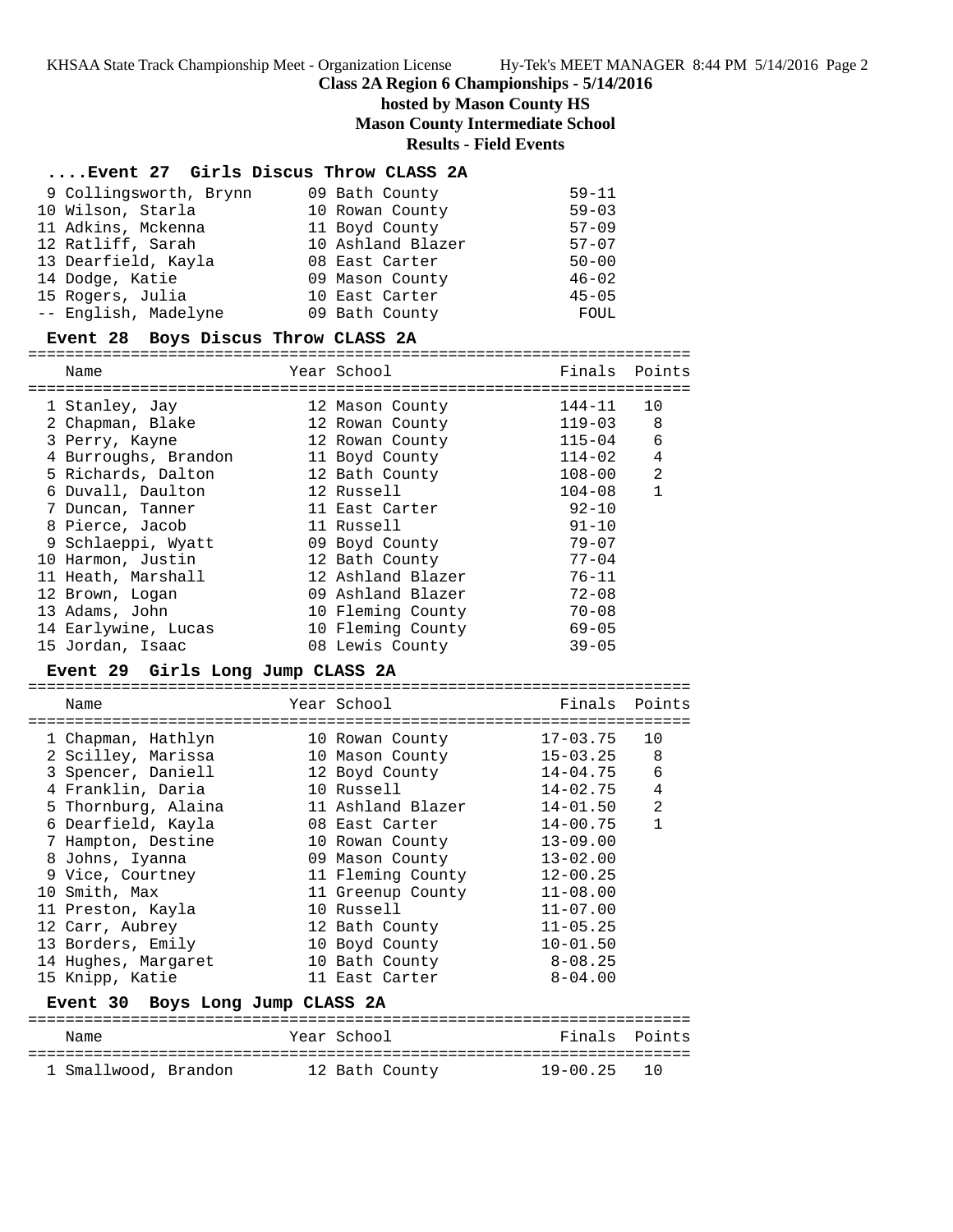KHSAA State Track Championship Meet - Organization License Hy-Tek's MEET MANAGER 8:44 PM 5/14/2016 Page 3

## **Class 2A Region 6 Championships - 5/14/2016**

## **hosted by Mason County HS Mason County Intermediate School**

## **Results - Field Events**

## **....Event 30 Boys Long Jump CLASS 2A**

| 2 Cole, Spencer         | 12 Russell         | $18 - 09.00$ | 8 |
|-------------------------|--------------------|--------------|---|
| 3 Meade, Landon         | 09 Boyd County     | $18 - 03.50$ | 6 |
| 4 Garrison, Brendon     | 12 Mason County    | $17 - 08.00$ | 4 |
| 5 Price, Spencer        | 11 Rowan County    | $17 - 07.50$ | 2 |
| 6 Wolfe, Andrew         | 12 Russell         | $17 - 07.00$ | 1 |
| 7 Ferguson, Zeke        | 09 Rowan County    | $17 - 01.50$ |   |
| 8 Robinson, Reese       | 10 Boyd County     | $17 - 00.75$ |   |
| 9 Caines, Isaac         | 09 Ashland Blazer  | $17 - 00.50$ |   |
| 10 Marsh, Michael       | 12 East Carter     | $16 - 00.50$ |   |
| 11 Easton, Layne        | 11 Bath County     | $15 - 08.00$ |   |
| 12 Fannin, Coleman      | 09 Ashland Blazer  | $14 - 09.75$ |   |
| 13 Caudill, Brayden     | 08 Lewis County    | $13 - 10.75$ |   |
| 14 Stone, Parker        | 09 Lewis County    | $13 - 07.50$ |   |
| -- Stevens, Christopher | 11 Lawrence County | FOUL         |   |

## **Event 31 Girls Triple Jump CLASS 2A**

=======================================================================

| Name |                                                                                                                                                                                                                                                                                   | Finals Points                                                                                                                                                                                                                                           |    |
|------|-----------------------------------------------------------------------------------------------------------------------------------------------------------------------------------------------------------------------------------------------------------------------------------|---------------------------------------------------------------------------------------------------------------------------------------------------------------------------------------------------------------------------------------------------------|----|
|      |                                                                                                                                                                                                                                                                                   | $32 - 03.75$                                                                                                                                                                                                                                            | 10 |
|      |                                                                                                                                                                                                                                                                                   | $32 - 02.50$                                                                                                                                                                                                                                            | 8  |
|      |                                                                                                                                                                                                                                                                                   | $30 - 10.25$                                                                                                                                                                                                                                            | 6  |
|      |                                                                                                                                                                                                                                                                                   | $30 - 05.75$                                                                                                                                                                                                                                            | 4  |
|      |                                                                                                                                                                                                                                                                                   | $30 - 00.50$                                                                                                                                                                                                                                            | 2  |
|      |                                                                                                                                                                                                                                                                                   | $29 - 01.00$                                                                                                                                                                                                                                            | 1  |
|      |                                                                                                                                                                                                                                                                                   | $28 - 11.00$                                                                                                                                                                                                                                            |    |
|      |                                                                                                                                                                                                                                                                                   | $26 - 07.75$                                                                                                                                                                                                                                            |    |
|      |                                                                                                                                                                                                                                                                                   | $26 - 02.00$                                                                                                                                                                                                                                            |    |
|      |                                                                                                                                                                                                                                                                                   | $26 - 01.00$                                                                                                                                                                                                                                            |    |
|      |                                                                                                                                                                                                                                                                                   | $25 - 01.00$                                                                                                                                                                                                                                            |    |
|      |                                                                                                                                                                                                                                                                                   | $24 - 10.50$                                                                                                                                                                                                                                            |    |
|      |                                                                                                                                                                                                                                                                                   | FOUL                                                                                                                                                                                                                                                    |    |
|      | 1 Scilley, Marissa<br>2 Spencer, Daniell<br>3 Barber, Rachael<br>4 Smith, Savanna<br>5 Dearfield, Kayla<br>6 Thornburg, Alaina<br>7 Kenney, Abigail<br>8 Johns, Iyanna<br>9 Preston, Kayla<br>10 Corum, Michael<br>11 Collins, Liz<br>12 Henderson, Baylee<br>-- Charpentier, Jes | Year School<br>10 Mason County<br>12 Boyd County<br>11 Ashland Blazer<br>12 Rowan County<br>08 East Carter<br>11 Ashland Blazer<br>12 Rowan County<br>09 Mason County<br>10 Russell<br>11 Bath County<br>12 Bath County<br>12 Boyd County<br>10 Russell |    |

## **Event 32 Boys Triple Jump CLASS 2A**

| Name                 | Year School       | Finals Points |                |
|----------------------|-------------------|---------------|----------------|
| 1 Robinson, Reese    | 10 Boyd County    | $39 - 06.00$  | 10             |
| 2 Garrison, Brendon  | 12 Mason County   | $38 - 10.75$  | 8              |
| 3 Smallwood, Brandon | 12 Bath County    | $38 - 09.50$  | 6              |
| 4 Wolfe, Andrew      | 12 Russell        | $36 - 03.75$  | 4              |
| 5 Flanery, Kaleb     | 08 Fleming County | $36 - 03.50$  | $\overline{2}$ |
| 6 Vincent, Connor    | 12 Boyd County    | $35 - 04.50$  |                |
| 7 Tansil, Noah       | 10 Rowan County   | $34 - 08.75$  |                |
| 8 Utterback, Justin  | 08 Rowan County   | $33 - 06.00$  |                |
| 9 Harmon, Justin     | 12 Bath County    | $33 - 00.75$  |                |
| 10 Walker, Standfor  | 09 Russell        | $29 - 09.50$  |                |
|                      |                   |               |                |

## **Event 33 Girls High Jump CLASS 2A**

| Name              | Year School     | Finals Points |       |
|-------------------|-----------------|---------------|-------|
| 1 Jackson, Hannah | 12 Mason County | $4 - 08.00$   | ່ 1 ດ |
| 2 Frodge, Jordan  | 11 Mason County | $4 - 06.00$   | -8    |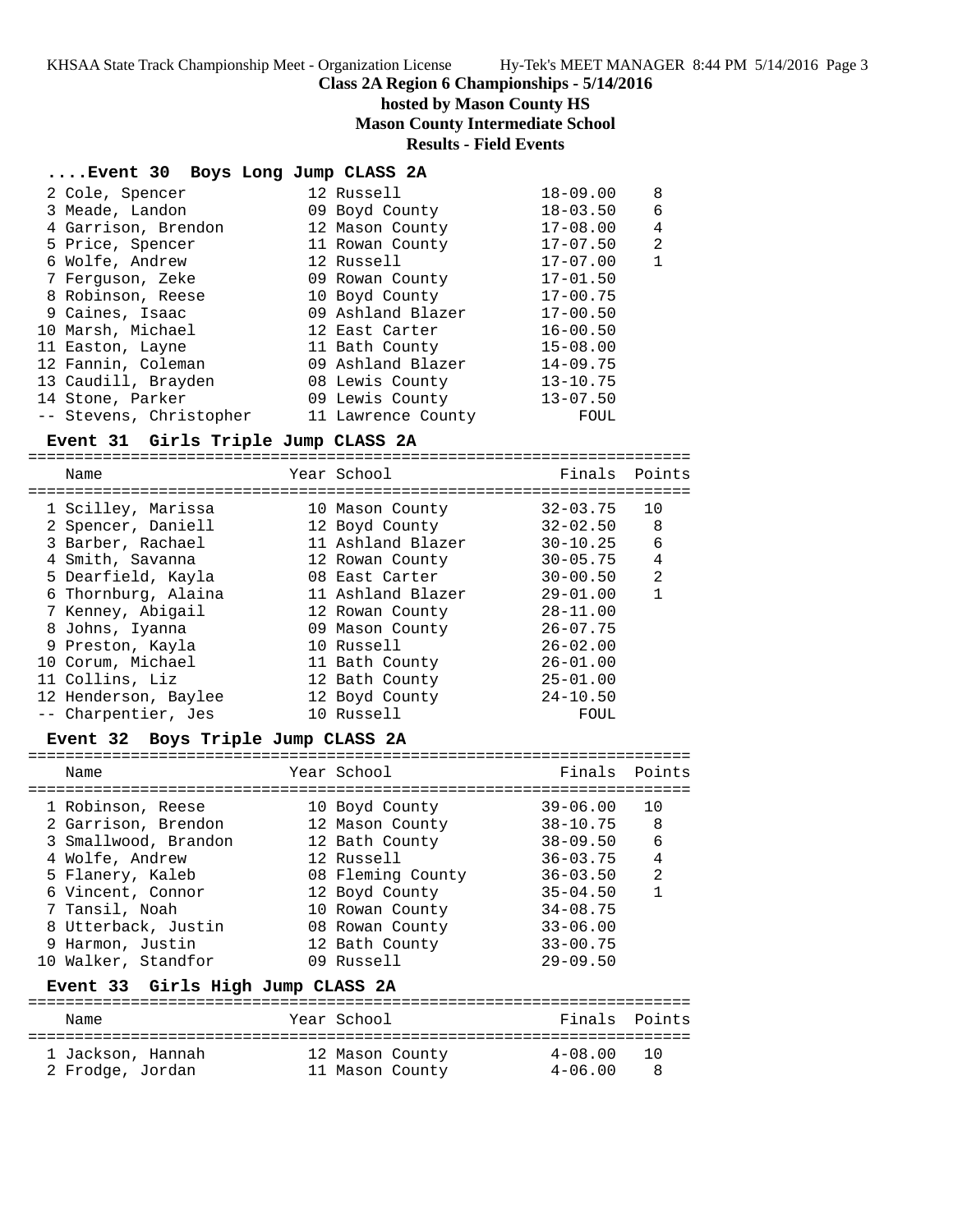KHSAA State Track Championship Meet - Organization License Hy-Tek's MEET MANAGER 8:44 PM 5/14/2016 Page 4

#### **Class 2A Region 6 Championships - 5/14/2016**

## **hosted by Mason County HS**

**Mason County Intermediate School**

#### **Results - Field Events**

#### **....Event 33 Girls High Jump CLASS 2A**

| 3 Cross, Promise      | 08 Rowan County   | $4 - 04.00$ | 6    |
|-----------------------|-------------------|-------------|------|
| 4 Hall, Riley         | 09 East Carter    | $4 - 00.00$ | 2.33 |
| 4 LeGrand, Skyler     | 12 East Carter    | $4 - 00.00$ | 2.33 |
| 4 Hedges, Shelby Lynn | 10 Bath County    | $4 - 00.00$ | 2.33 |
| 7 McCarty, Nikki      | 09 Bath County    | $4 - 00.00$ |      |
| 7 Sewell, Rudy        | 12 Greenup County | $4 - 00.00$ |      |
| -- Bevins, Josie      | 07 Ashland Blazer | ΝH          |      |
| -- Brake, Sarah       | 11 Ashland Blazer | ΝH          |      |

#### **Event 34 Boys High Jump CLASS 2A**

======================================================================= Name Year School Finals Points ======================================================================= 1 Caines, Isaac 09 Ashland Blazer 5-08.00 10 2 Smallwood, Brandon 12 Bath County 5-06.00 8 3 Robinson, Reese 10 Boyd County 5-04.00 6 4 Vonderbrink, Logan 11 Mason County 5-04.00 4 5 Stewart, Devante 12 Mason County 5-04.00 2 6 Flanery, Kaleb 08 Fleming County 5-02.00 0.50 6 Price, Spencer 11 Rowan County 5-02.00 0.50 8 Tansil, Noah 10 Rowan County 5-02.00 8 Fannin, Coleman 09 Ashland Blazer 5-02.00 8 Walker, Standfor 09 Russell 5-02.00 8 Richards, Dylan 11 Bath County 5-02.00 12 Meade, Landon 09 Boyd County 5-00.00 -- Atkins, Devan 10 Russell NH

#### **Event 35 Girls Pole Vault CLASS 2A**

======================================================================= Name Year School Finals Points ======================================================================= 1 Reid, Christen 12 Fleming County 7-06.00 10 2 Dawson, Abigail 09 Mason County 7-00.00 8 3 Watson, Ashley 09 Fleming County 7-00.00 6 4 Patton, Heather 12 Boyd County 6-06.00 4 5 Thornburg, Alaina 11 Ashland Blazer 6-00.00 1.50 5 Keeton, Abby 09 Russell 6-00.00 1.50 7 Cyrus, Kelsey 10 Rowan County 6-00.00 8 Brake, Sarah 11 Ashland Blazer 5-06.00 9 Robinson, Taylor 10 Rowan County 5-00.00 -- Martin, Hannah 10 Bath County NH -- Sizemore, Rheagan 11 Mason County NH

#### **Event 36 Boys Pole Vault CLASS 2A**

=======================================================================

| Name             | Year School       | Finals Points |      |
|------------------|-------------------|---------------|------|
| 1 Miller, Noah   | 12 Boyd County    | $11 - 06.00$  | 10   |
| 2 Scott, Andrew  | 12 Russell        | $10 - 00.00$  | 8    |
| 3 Lazear, Marcus | 11 Ashland Blazer | $9 - 06.00$   | 6    |
| 4 Begley, Dakota | 11 Bath County    | $9 - 06.00$   | 4    |
| 5 Caines, Isaac  | 09 Ashland Blazer | $8 - 06.00$   | 1.50 |
| 5 Hardin, Dustin | 12 Bath County    | $8 - 06.00$   | 1.50 |
| 7 Ward, Braxton  | 10 Rowan County   | $8 - 06.00$   |      |
|                  |                   |               |      |